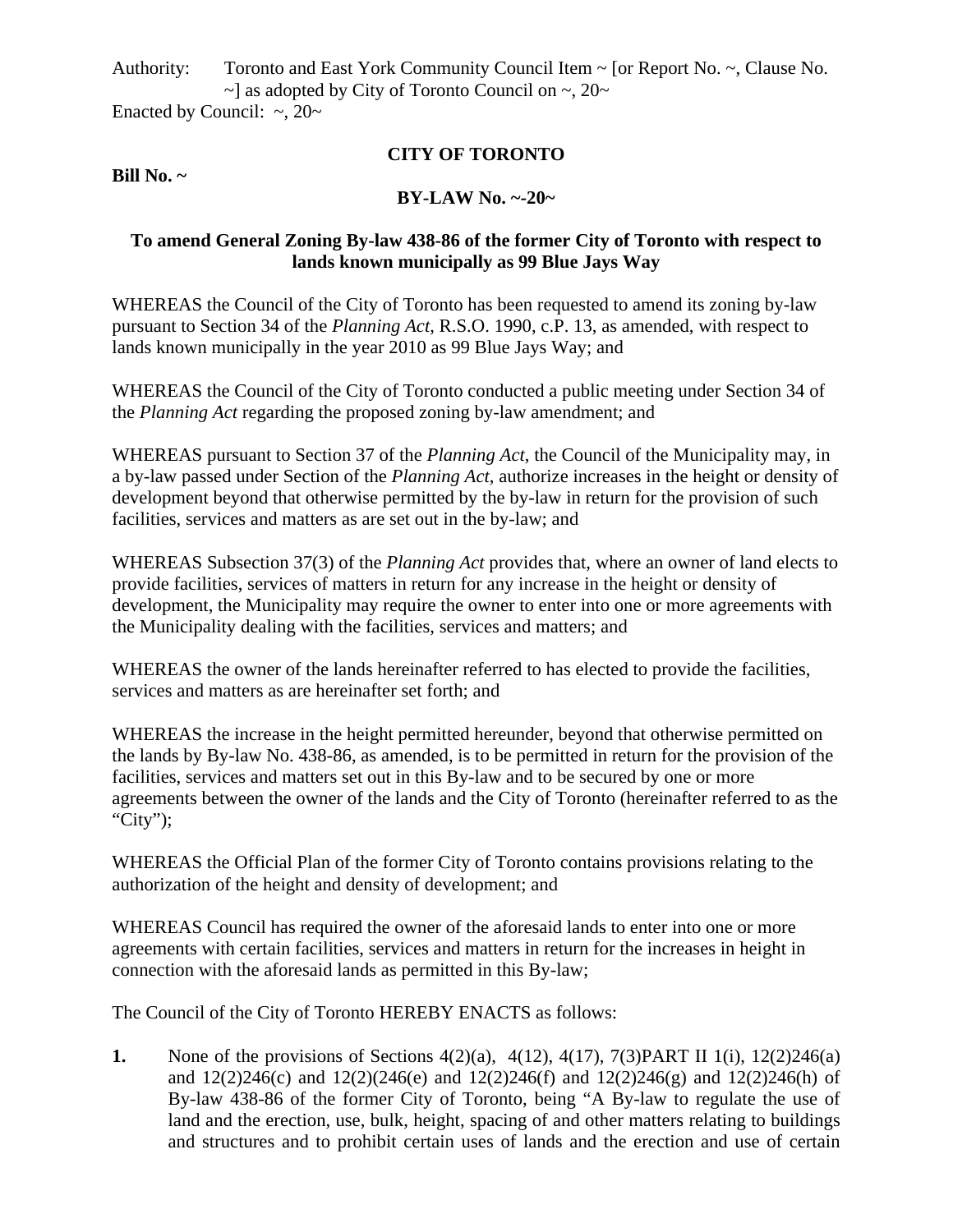buildings and structures in various areas of the City of Toronto", as amended, shall apply to prevent the erection or use of a *mixed-use building* on the *lot*, provided that:

- (a) The *lot* comprises the lands delineated by heavy lines on Map 1 attached to and forming part of this By-law;
- (b) No person shall erect or use a building or structure on the *lot* having a greater *height*, in metres or in *storeys*, than the lesser of:
	- (i) The *height* specified by the numbers following the symbol H on the attached Map 2; or,
	- (ii) The number of *storeys* specified on the attached Map 2
- (c) Notwithstanding (b):
	- (i) An elevator shaft and mechanical penthouse equipment shall be permitted to the maximum *height* in metres for mechanical room as specified on the attached Map 2; and,
	- (ii) Roof parapets and railings shall not exceed the sum of 1.2 metres and the applicable maximum *height* limit on the attached Map 2
- (d) a minimum of 618 square metres of indoor *residential amenity space* shall be provide on the *lot* of which no less than 316 square metres shall be located on the sixth floor and shall contain a kitchen and a washroom and no less than 302 square metres shall be located on the eighth floor and shall contain a kitchen and a washroom.
- (e) A minimum of 675 square metres of outdoor *residential amenity space* shall be provided on the *lot* of which no less than 325 square metres shall be located on the sixth floor podium and shall be adjoining or directly accessible from the indoor *residential amenity space* and no less than 350 square metres shall be located on the eighth floor and shall be adjoining or directly accessible from the indoor *residential amenity space*.
- (f) A minimum of 1 shared (modified) *Loading* Space Type  $G/Type$  B shall be provided.
- (g) A maximum of 5 parking spaces with a width of 2.6 metres and an obstruction on one side may be provided and designated for small cars only.
- **2.** Before introducing the necessary Bills to City Council for enactment, require the owner to enter into an Agreement pursuant to Section 37 of the Planning Act satisfactory to the Chief Planner and Executive Director, City Planning Division, and the City Solicitor, such agreement to be registered on title to the lands in a manner satisfactory to the City Solicitor, to secure the following facilities, services and matters:
	- (a) An indexed cash contribution of \$1,200,000.00 payable to the City of Toronto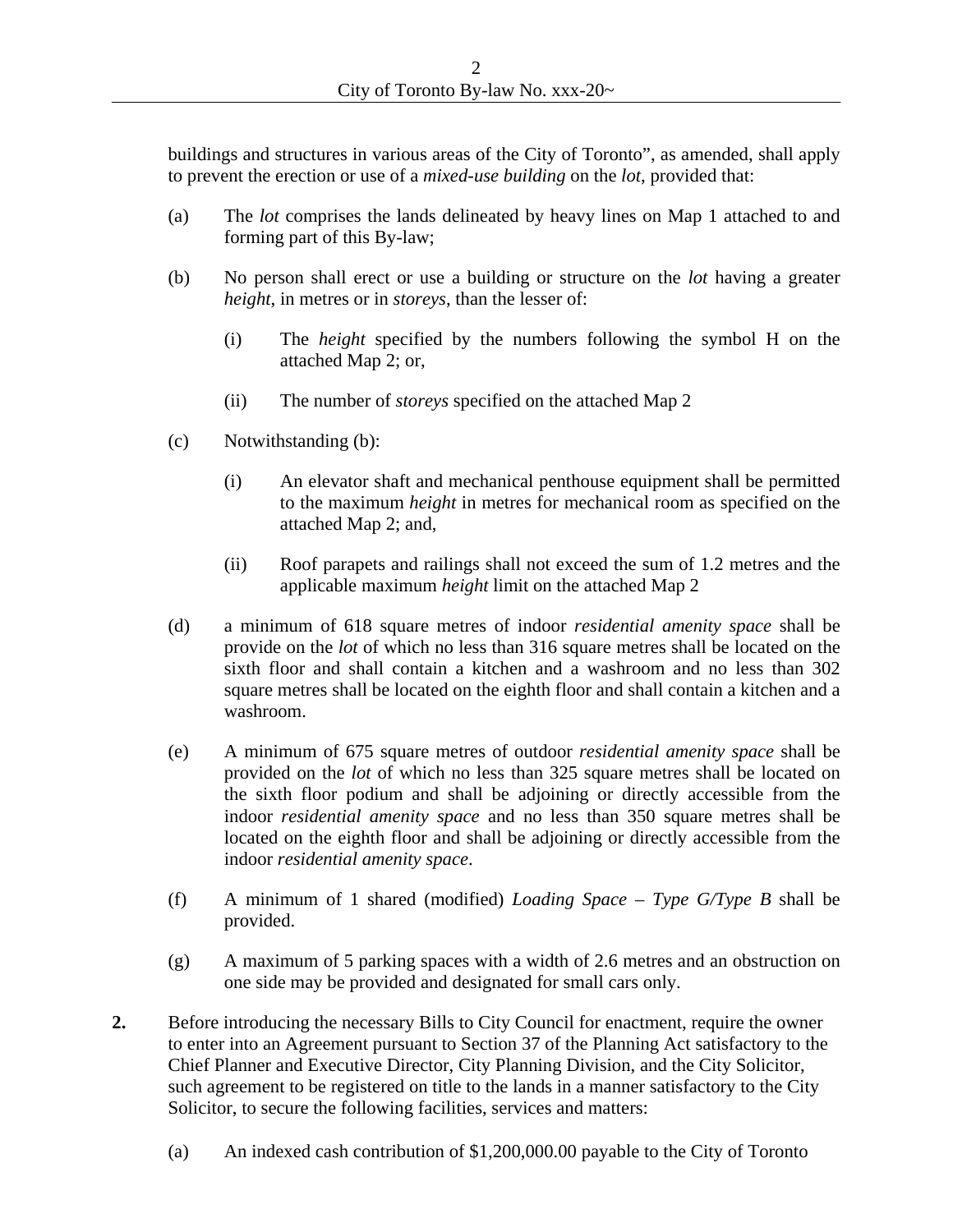prior to the issuance of the first above-grade building permit of which 10% will be allocated to affordable housing in Ward 20, and the remainder for the provision of one or more of the following:

- streetscape improvements to John Street and Mercer Street;
- park improvements to Clarence Square Park;
- Heritage Conservation District Studies in the King Spadina East Precinct and/or design and development supporting the John Street streetscape project; and the contract of the contract of the contract of the contract of the contract of the contract of the contract of the contract of the contract of the contract of the contract of the contract of the contract of t
- (b) A public art contribution in accordance with the Percent for Public Art Program for a value not less than one percent of the gross construction cost;

The following matters are also recommended to be secured in the Section 37 Agreement as a legal convenience to support development:

- (c) The owner shall provide a minimum of ten percent  $(10\%)$  of the residential units in the building having at least three bedrooms, or be convertible to three or more bedrooms;
- (d) Architectural plans, elevations and landscaping including 1:50 elevations will be secured to the satisfaction of the Chief Planner and Executive Director, City Planning Division, and the owner will be required to, in conjunction with the Site Plan Application, submit 1:50 scale drawings in conformity with this requirement for the podium;
- (e) The owner shall incorporate in the construction of the building, and thereafter maintain, exterior building and landscape materials to the satisfaction of the Chief Planner and Executive Director, City Planning Division;
- (f) The owner shall be encouraged to build in conformity with the Green Development Standard Checklist on file with the Chief Planner and Executive Director of City Planning Division, date-stamped May 27, 2009;
- (g) The owner shall provide and maintain in good order and operation an irrigation system, at the applicant's expense, for proposed trees within the public road allowances, including an automatic timer, designed to be water efficient by a Certified Landscape Irrigation Auditor (CLIA) and constructed with a back flow preventer to the satisfaction of the Executive Director, Technical Services.
- (h) The owner shall submit at a wind study completed by a qualified wind consultant in conjunction with the Site Plan Application and implement all wind mitigation measures recommended by the report.
- **3.** Within the lands shown on Schedule "~" attached to this By-law, no person shall use any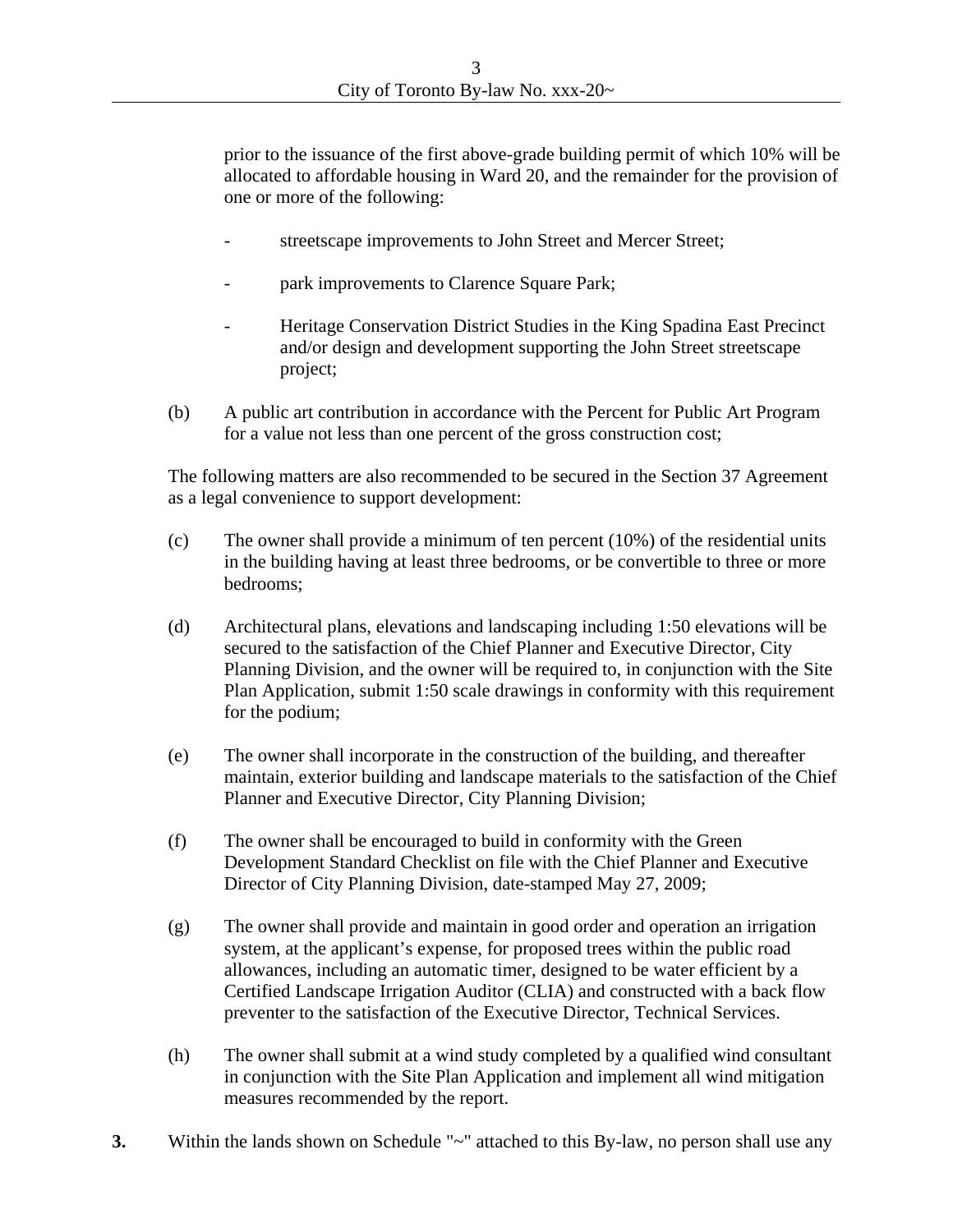land or erect or use any building or structure unless the following municipal services are provided to the lot line and the following provisions are complied with:

- (a) all new public roads have been constructed to a minimum of base curb and base asphalt and are connected to an existing public highway, and
- (b) all water mains and sanitary sewers, and appropriate appurtenances, have been installed and are operational.
- **4.** The owner of the *lot* enters into one or more agreements with the City of Toronto pursuant to Section 37 of the *Planning Act* to secure the matters required in Section 3 of this By-law and such agreements are to be registered on title to the  $lot$ , and such agreements and registration to be to the satisfaction of the City.
- **5.** For the purposes of this By-law each word or expression which is italicized in this by-law shall have the same meaning as each such word or expression as defined in the said Bylaw No. 438-86, as amended.
- **6.** By-law 574-2007 is repealed.

#### ENACTED AND PASSED this  $\sim$  day of  $\sim$ , A.D. 20 $\sim$ .

DAVID R. MILLER, THE SECOND OF STREET SECOND ULLI S. WATKISS,

Mayor City Clerk

(Corporate Seal)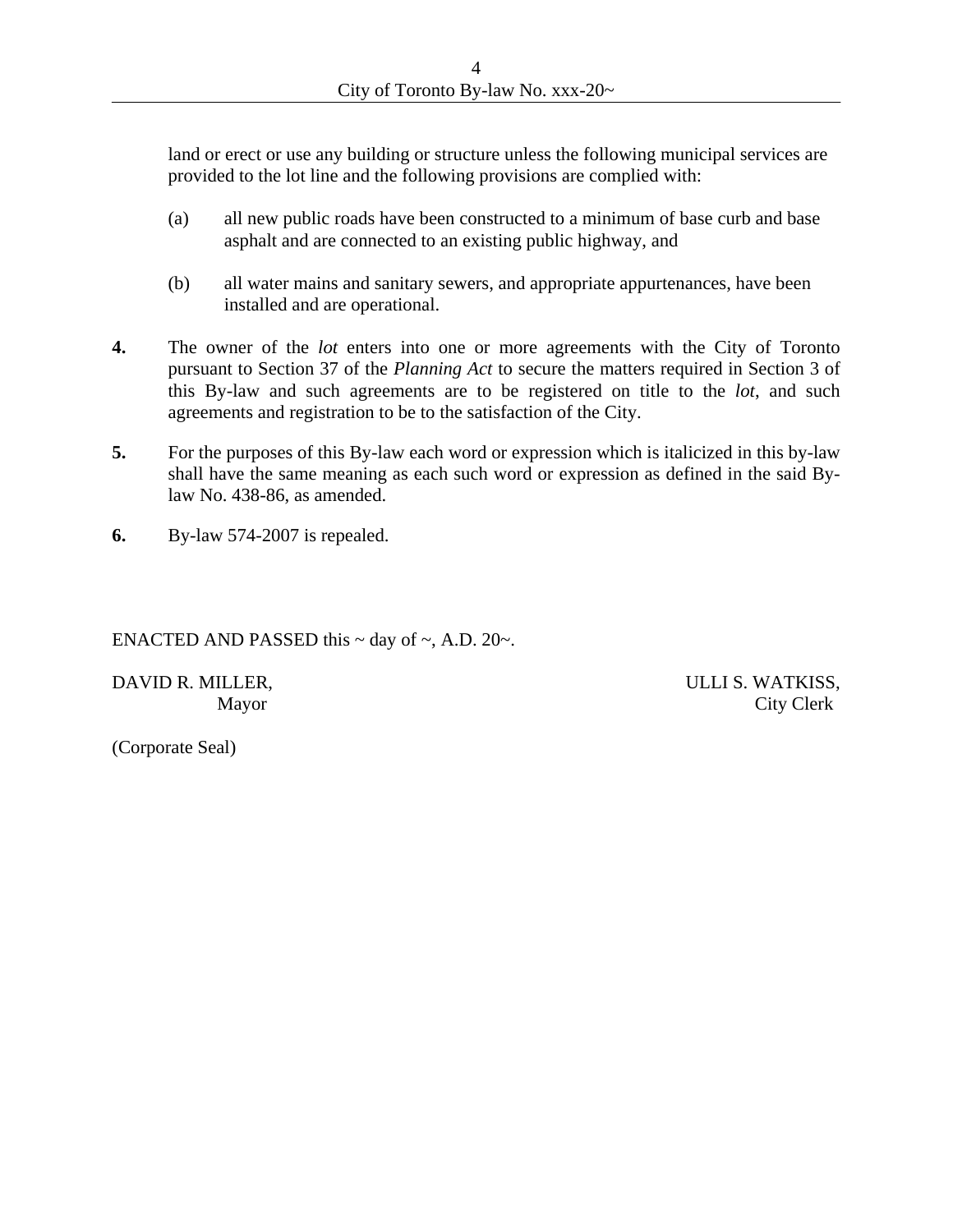

Map 1